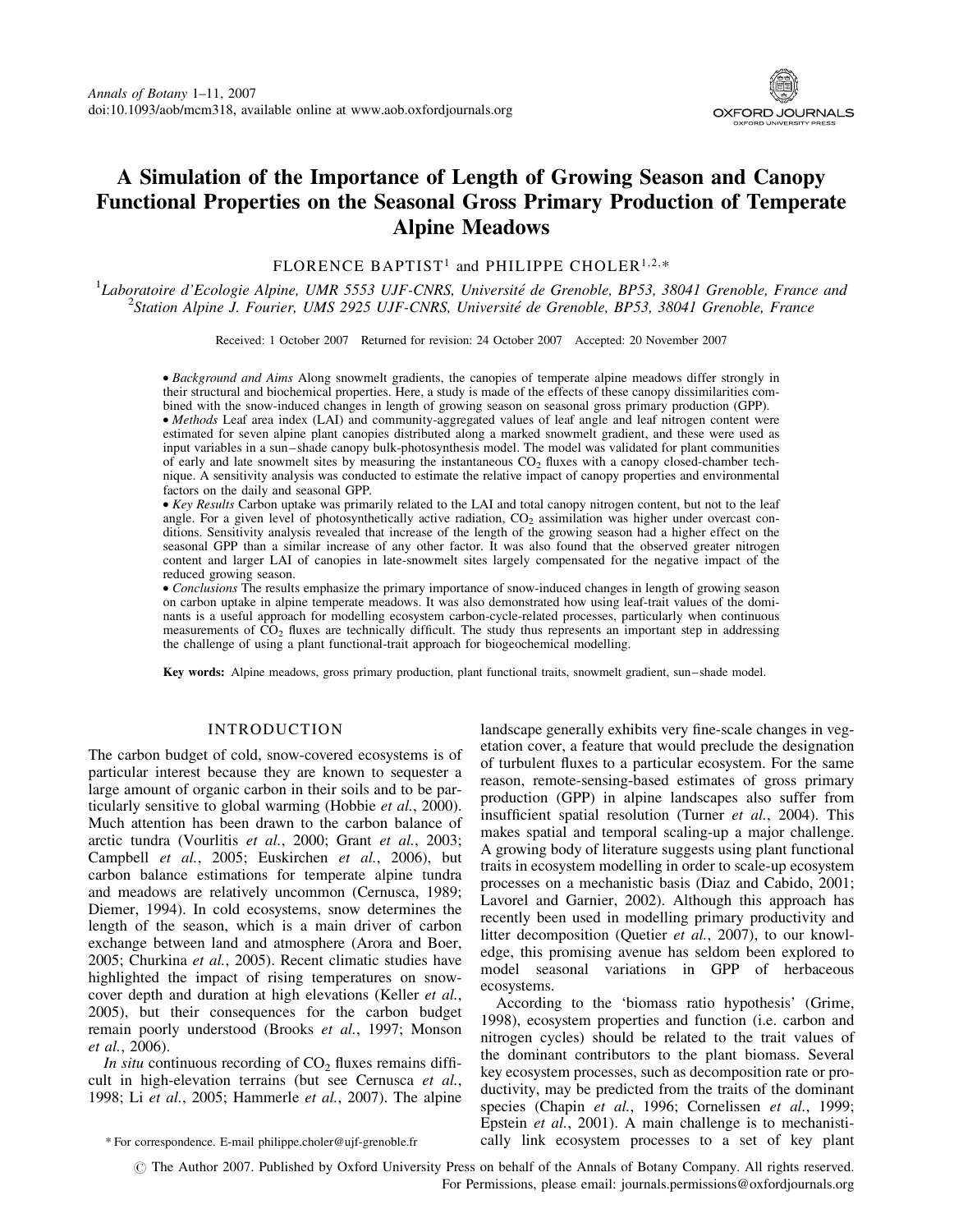functional traits that could easily be measured in the field (Diaz and Cabido, 2001). In this respect, it has been proposed that the use of quantitative traits would be more powerful than a broad categorization into discrete plant functional groups (Garnier et al., 2004). The mean of trait values weighted by the relative abundance of each species – i.e. a community-aggregated value (Violle et al., 2007) – provides a route to scale-up from organ to community level and offers a linkage between comparative plant ecology and ecosystem modelling. The goal of this paper is to develop such a modelling approach to estimate the seasonal GPP of temperate alpine meadows. Gross primary production is a key variable of the carbon balance as it quantifies the amount of autotrophic carbon available for growth, reserve and respiratory demands at the ecosystem level.

In alpine ecosystems, the landscape-scale distribution of snow (which is tightly related to the mesotopography) is a main driver of ecosystem structure and functioning. Through its effect on the length of the growing season, snow provides a complex ecological gradient affecting the seasonal course of temperature, light, wind exposure, soil water content and nitrogen availability (Jones et al., 2000). It has long been known that arctic and temperate alpine plant communities exhibit high species turnover along snowmelt gradients (e.g. Komarkova and Webber, 1978; Kudo and Ito, 1992; Onipchenko and Blinnikov, 1994; Theurillat et al., 1994). More recent studies have indicated that consistent shifts in plant functional diversity occur from early to late-snowmelt sites (Kudo et al., 1999; Choler, 2005). A greater leaf nitrogen concentration  $(N<sub>mass</sub>)$ , a higher specific leaf area (SLA) and a predominance of horizontal leaves (i.e. trait values generally associated with a high capacity for resource acquisition) are common features of species from snowy sites (Choler, 2005). Conversely, species from early melting sites are characterized by upright and thick leaves and low SLA, i.e. trait values generally associated with nutrientconservation strategies (Wright et al., 2004).

Many studies have investigated the relationships among several canopy properties – leaf area index (LAI), nitrogen content, canopy architecture – and their effect on carbon uptake in different light conditions (Anten et al., 1995; Hikosaka and Hirose, 1997; Anten, 2005). But, to our knowledge, there has been no attempt to examine these relationships for multispecies assemblages distributed along gradients of length of growing season. In this study, we addressed the following questions. (1) What are the differences in the community-aggregated values of leaf functional traits along the snow-cover gradient? (2) What is the relative effect of these canopy functional properties and environmental factors (light and temperature regime, length of growing season) on the seasonal GPP? (3) To what extent do plant communities from late-snowmelt sites overcome the negative impact of a reduced growing season on GPP?

This study was based on previous work investigating changes in plant functional traits at the species level along snowmelt gradients in the alpine zone of the southwestern Alps (Choler, 2005). For this work, a sun–shade

canopy bulk-photosynthesis model was implemented to simulate the light interception and the GPP at the ecosystem level. The model was validated with instantaneous measurements of  $CO<sub>2</sub>$  fluxes using a closed-chamber technique. Finally, a sensitivity analysis was conducted in order to determine the relative effects of climatic factors and canopy functional properties on the seasonal GPP.

## MATERIALS AND METHODS

#### Study site and plant trait measurements

The research site was located in the south-western Alps (France) between the Lautaret and Galibier Pass  $(45^{\circ}7^{\prime}\text{N},$  $6°5'E$ ). The 2-ha site is a slightly inclined depression located between 2700 and 2780 m a.s.l. It exhibits a typical mosaic of alpine meadow species, ranging from Kobresia myosuroides-dominated plant communities in the early snowmelt sites to Carex foetida- and Alchemilla pentaphyllea-dominated plant communities in the late-snowmelt sites. For this work, the seven plant communities that are the most abundant in the studied area were selected. The communities are designated here according to the mean date of snowmelt in Julian days (e.g. C130, C140, C150, etc). Leaf angle, specific leaf area and leaf nitrogen concentration [expressed on a mass  $(N<sub>mass</sub>)$  or area  $(N<sub>area</sub>)$  basis] were used in this study because of their known effect on carbon-cycle-related processes. Further details of the site and trait measurements are given in Choler (2005).

For each trait, a community-aggregated value  $(T_i)$  was calculated as follows:

$$
T_i = \sum_{i=1}^n p_i t_i \tag{1}
$$

where  $p_i$  is the relative cover of species i in the sampling unit (SU), *n* is the number of species accounting for 80  $\%$ of the cover in the SU, and  $t_i$  is the trait value of species  $i.$  Although the total coverage of the *n* species could slightly exceed 80 %, we did not correct the community-aggregated value. In practical terms, the change in  $T_i$  value because of this discrepancy is of very limited magnitude (Cornelissen et al., 2003).

For each plant community, the peak standing biomass was harvested at the end of July in square plots of  $50 \times$ 50 cm. To calculate the leaf area index (LAI), the whole projected surface of green biomass for three harvests per community was measured using a leaf area meter (WinDIAS, Delta-T Devices Ltd). Separation between green and dead phytoelements was hard to achieve in early snowmelt sites, and hence LAI might have been slightly over-estimated for these communities. Material was then dried at  $85^{\circ}$ C for 48 h and weighed.

# Climate

Hourly soil temperatures were recorded using Hobo probes (Onset Computer Corporation, Bourne, MA)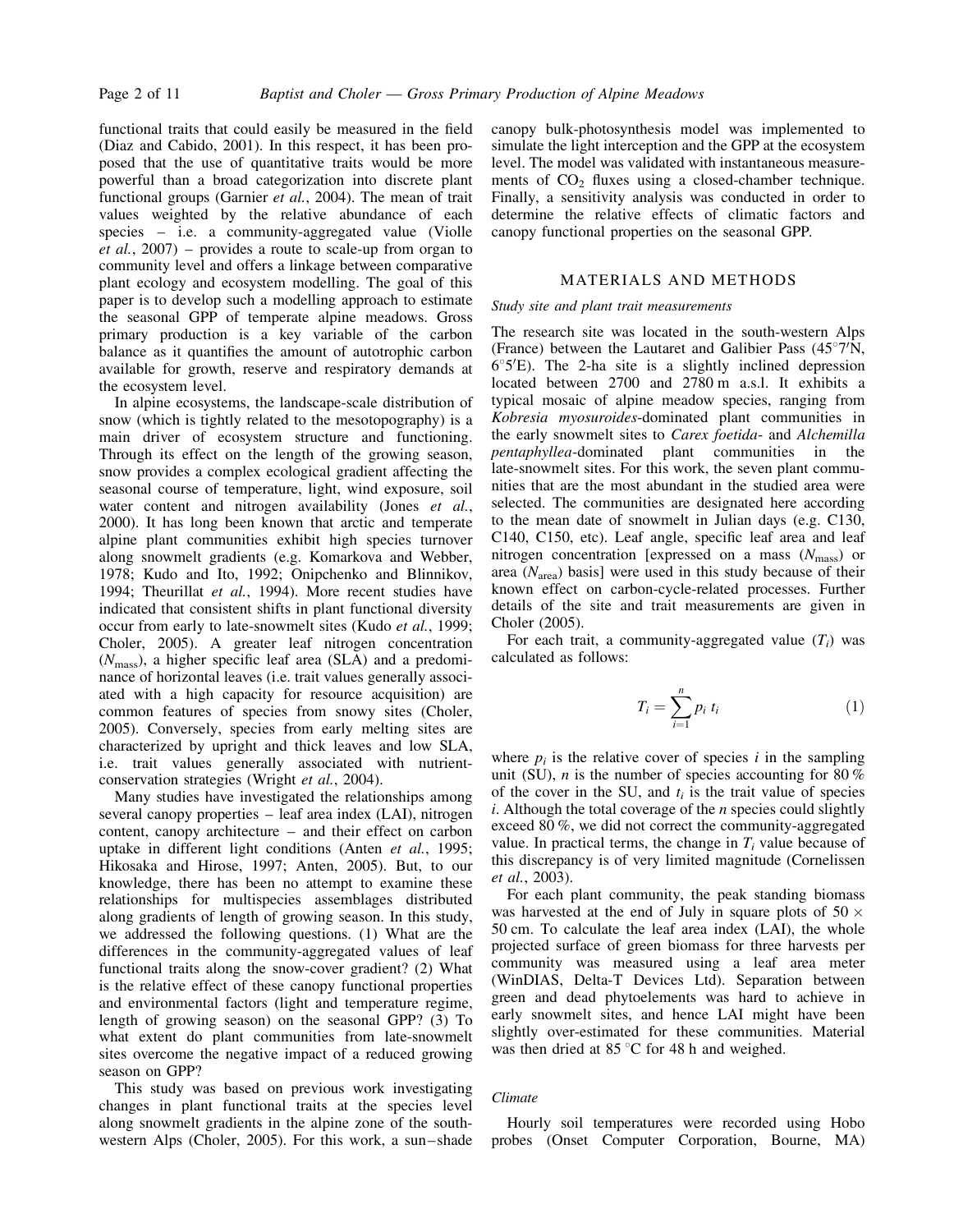buried at 5-cm depth over the period 1999–2005. During snow-covered periods, soil temperatures were close to  $0^{\circ}$ C (usually between  $-1$  and  $1^{\circ}$ C) throughout the day and did not exhibit circadian variations, a recording consistent with a continuous snow cover of at least 1 m depth. The length of the growing season was calculated as the number of snow-free days with a mean soil temperature above  $0^{\circ}$ C.

During the summer season, air temperature, relative humidity and photosynthetically active radiation (PAR) were recorded hourly by an automatic weather station [Campbell Scientific (Canada) Corp.] located in the Jardin Alpin du Lautaret (2100 m a.s.l.), 5 km from the study site. The diffuse and direct components of PAR were calculated according to Spitters (1986). Daily integrated values of incoming solar radiation were obtained from a longer time series  $(1999-2004)$  at Briancon climatic station (1300 m a.s.l.), located at 30 km from the site and maintained by Météo France.

The Clear Sky Model (CSM) developed in the framework of the European Solar Radiation Atlas (Rigollier et al., 1999) was used to model the incoming global irradiance on a horizontal plane under a cloudless sky. In the CSM, the direct (or beam) radiation  $(I_{0b})$  and the diffuse radiation  $(I_{0d})$  are simulated separately. Details of the CSM can be found in Rigollier et al. (1999). Solar geometry was implemented using equations written by L. Wald and O. Bauer (Ecole des mines de Paris, Centre d'Energétique, Groupe de Télédétection, February, 1997). The model was implemented with no mask effect due to the relief. The long-term recordings of daily irradiance in Briançon were used to parameterize the monthly mean atmospheric turbidity in the area.

# Canopy bulk-photosynthesis model and simulation of seasonal GPP

We developed a modified version of the sun–shade model of De Pury and Farquhar (1997) to estimate the canopy-intercepted radiation and  $CO<sub>2</sub>$  fixation. For light interception, the model splits the canopy into a sunlit and a shaded fraction, which experience distinct light regimes. Shaded leaves receive scattered light and diffuse sky irradiance while sunlit leaves receive direct-beam irradiance in addition to this.  $CO<sub>2</sub>$  fixation is based on the von Caemmerer and Farquhar biochemical model of  $C_3$  leaf  $CO<sub>2</sub>$  assimilation (Farquhar et al., 1980; von Caemmerer and Farquhar, 1981). Below, we only detail the main changes made to the original sun–shade model. The main constants, parameters and equations of the model are given in the Supplementary Information, available online.

(1) We used the ellipsoidal distribution model (Campbell, 1990) to describe the leaf-inclination distribution (or leaf eccentricity) in the canopy. For simplicity, the canopy is considered as spatially homogeneous, i.e. with no clumped leaves in either the vertical or horizontal dimensions. The model assumes that the leaf-angle distribution is similar to the distribution of area on the surface of an ellipsoid. The model requires

only one parameter  $(\varepsilon)$ , which is the ratio of the axes of the ellipsoid. The leaf-azimuth-angle distribution is assumed to be uniform; as such, the leaf-inclination probability density function g will solely depend on  $z_1$ , the zenith angle of the leaf normal (see Supplementary Information, Table S2, eqn 1, available online). We estimated the parameter  $\varepsilon$  from community-aggregated values of leaf angle (Table S2, eqn 2). The use of the ellipsoidal distribution model modifies the calculations of the canopy extinction coefficient for direct radiation  $(k<sub>b</sub>)$  as well as the canopy reflection coefficient (Table S2, eqns 4–6).

- (2) The Rubisco capacity is linearly related to the leaf nitrogen content. The mean slope of the  $N_{\text{area}}-V_{\text{c,max}}$ relationship (the parameter  $s_N$ ) was derived from  $AC_i$ response curves of six alpine species (see Supplementary Information online) and from published data for 13 other species (Wohlfahrt et al., 1998). The minimum leaf nitrogen content,  $N_{\text{min}}$ , corresponds to the x-intercept of the  $N_{\text{area}}-V_{\text{c,max}}$  linear relationship. Much attention has been devoted to the vertical distribution of nitrogen in models of canopy photosynthesis (Friend, 2001). Under non-uniform distribution of nitrogen within the canopy,  $V_{c,\text{max}}$  is also a function of canopy depth (Table S2, eqn 12). Following Schieving *et al.* (1992), we used generalized circle equations to model, with a single parameter  $p_N$ , different curvatures in the profile of the nitrogen distribution within the canopy while keeping the total amount of nitrogen,  $N_{\text{tot}}$ , constant (Table S2, eqn 13). If  $p_N = 1$ ,  $N<sub>area</sub>$  decreases linearly with canopy depth, while a uniform distribution is achieved when  $p_N$  tends towards infinity. Our preliminary measurements did not support non-uniform nitrogen distribution in early and late-snowmelt alpine meadows. Nevertheless, we maintained this model parameterization in order to compare the potential impact of nitrogen distribution with other factors.
- (3) The photosynthesis model was combined with a model of stomatal conductance using the empirical approach developed by Ball et al. (1987; Table S2, eqns 24–28, online). Lack of data for accurate parameterization required that several simplifications had to be made. First, we used the relative humidity of ambient air as a surrogate for the leaf surface water vapour pressure. Secondly, boundary layer conductance to H2O was set constant. Due to the interdependence of leaf net photosynthesis and stomatal conductance, we used an iteration method to calculate  $C_i$  (Harley and Tenhunen, 1991). Parameters for the stomatal conductance sub-model were taken from the work of Wohlfahrt et al. (1998).
- (4) Seasonal GPP was estimated by running the canopy bulk-photosynthesis model from 10 May to 20 August. This 100-d period was divided into ten subperiods of 10 d. For each sub-period, we calculated on an hourly basis the daily time course of air temperature, light and relative humidity for sunny, cloudy and intermediate days. Each sub-period comprised six sunny days, two cloudy days and two intermediate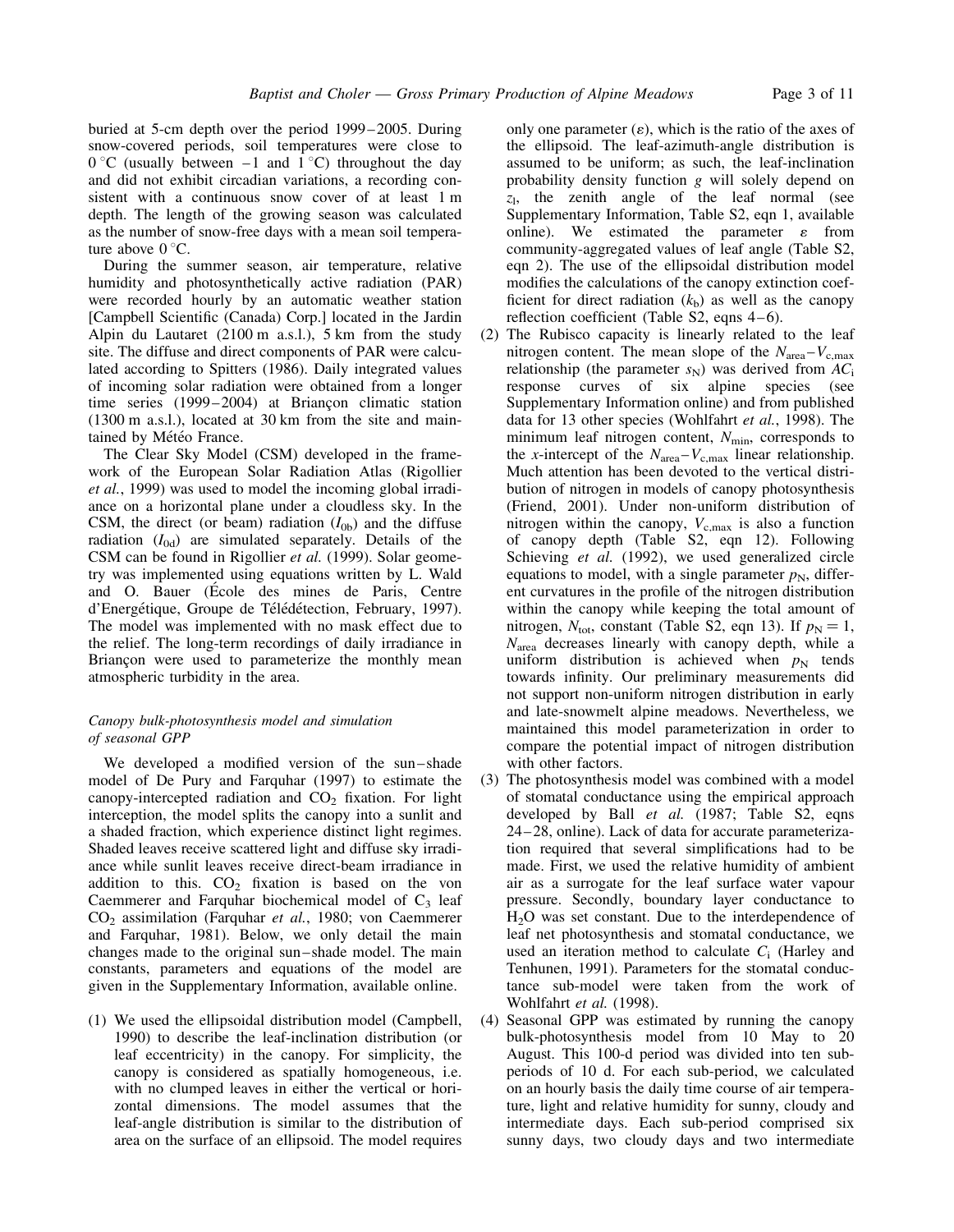days. These relative contributions were derived from an analysis of the long-term recordings of daily irradiance in Briancon (see 'Climate', above). The seasonal evolution of LAI was described as a linear function of cumulative degree days (DD) after snowmelt, as follows:

$$
LAI(t) = LAI_{\text{max}} \times DD(t)/DD(t_{\text{opt}})
$$

where  $LAI_{\text{max}}$  is the measured LAI at the time of peak standing biomass  $(t_{opt})$ . This parameterization allows the capture of the faster initial development of canopies from late-snowmelt sites.

To assess the relative importance of canopy functional properties and climatic factors on carbon uptake, we conducted sensitivity analyses by systematically varying one factor, i.e. a model parameter or a variable, while keeping the other factors constant and calculating the relative effect on the seasonal GPP.

#### Model validation by canopy gas-exchange measurements

A closed system was used to measure the  $CO<sub>2</sub>$  exchange of alpine meadow monoliths taken from an early and a late-snowmelt site (communities C140 and C180, respectively). Early snowmelt monoliths were sampled in the vicinity of the site of where plant trait measurements were taken. But for practical reasons, late-snowmelt monoliths were sampled near the Agnel Pass at 2760 m a.s.l., located in the Queyras mountain range. For each community, five monoliths of 20-cm depth and  $50 \times 25$  cm area were excavated during autumn 2005, and brought to the Lautaret Alpine field station (2100 m a.s.l.) where they remained until the following summer for measurements. Species' identity and relative cover in the monoliths were assessed before the measurements and no changes were found in the floristic composition compared with the field. This indicated that the monoliths recovered well from excavation.

For  $CO<sub>2</sub>$  flux measurements, a 48-L Perspex chamber was placed over each monolith and sealed around the base by seating it in a trough of water. Within the chamber, a fan (Radio Spare) provided air mixing above the canopy. The chamber was connected to a portable IRGA (EGM-4, PPSystems, Hitchin, UK) measuring the  $CO<sub>2</sub>$  concentration every minute. The rate of change of  $CO<sub>2</sub>$  in the chamber was determined by averaging the measurements under steady-state conditions, which typically began after 1 min. The measurement periods were generally brief, not exceeding 3 min in order to minimize chamber effects. We simultaneously recorded photosynthetically active radiation (PAR), air and soil temperature, and relative humidity (RH) within the chamber. The rate of change in chamber  $CO<sub>2</sub>$  concentration was converted into a  $CO<sub>2</sub>$  exchange rate per ground area. Net  $CO<sub>2</sub>$  fluxes under light conditions  $(F_n)$  were collected on both cloudy and sunny days in mid-July, 2006. Dark respiration rates  $(R_d)$  were measured before and after the light treatment by placing a dark cover over the chamber. There was no indication that respiration increased after the light treatment. Instantaneous rates of gross  $CO<sub>2</sub>$  uptake (GPP) were calculated as  $GPP = F_n + R_d$ . LAI and  $N_{tot}$  were measured on three  $5 \times 5$  cm square plots per monolith. The mean LAI of early snowmelt monoliths was 1.3, and the mean  $N_{\text{tot}}$  was  $208$  mmol N m<sup>-2</sup>. The mean LAI of late-snowmelt monoliths was 2.2, and the mean  $N_{\text{tot}}$  was 280 mmol N m<sup>-2</sup>.

Model performance was evaluated quantitatively by calculating the square of Pearson's correlation coefficient  $(r^2)$ , and qualitatively by the root-mean-square error (RMSE) and the mean absolute error (MAE), summarizing the mean differences between observed and predicted values (Willmott and Matsuura, 2005).

Numerical simulations, statistical analyses and graphics were performed with the R software environment (R Development Core Team, 2006). The source code is available upon request.

#### RESULTS

#### Climatic conditions along the snowmelt gradient

The yearly course of soil temperature for the early (C140) and the late (C180) snowmelt sites is depicted on Fig. 1. The delayed onset of growing season, by nearly 40 d, is constant throughout the 7 years of recordings (Fig. 1A). This difference accounts for a loss of around  $280^{\circ}$ Cd at the snowy site at the time of peak standing biomass, which is 30 % fewer degree-days than at the early snowmelt site (Fig. 1B). By comparison, inter-annual variability in cumulative degree-days in the snowy sites is about an order of magnitude below that of the early snowmelt sites (Fig. 1B).

The annual cycle of incident solar radiation measured during cloudless days is fitted well by the clear sky model (Fig. 2A). Around 60 % of days during the growing season received more than 70 % clear-sky radiation, hereafter referred to as 'sunny days'. Thus, cloudless weather conditions predominate in this area of the southwestern Alps. The effect of cloudiness accounts for a 10 % reduction in total radiation received by the early snowmelt sites compared to the clear sky model (Fig. 2B). Later snowmelt in C180 is responsible for a 40 % reduction in the cumulative incoming solar radiation over the growing season when compared with early snowmelt sites, i.e. from  $0.22$  MJ cm<sup>-2</sup> to  $0.13$  MJ cm<sup>-2</sup> (Fig. 2B). Inter-annual variations are small compared with those attributable to the timing of snowmelt (Fig. 2B). The daily time course of climatic data for the three types of day is given in the Supplementary Information (Fig. S1, available online).

## Plant functional traits along the snowmelt gradient

Graminoids, erect forbs and large leafy rosettes are the main plant life forms accounting for up to 80 % of the vegetation cover in the study area (Table 1). Early snowmelt sites exhibit a discontinuous vegetation cover and a high proportion of bunch graminoids (e.g. Kobresia myosuroides), whereas tiny erect forbs and stoloniferous graminoids are predominant at the snowy sites. The snowmelt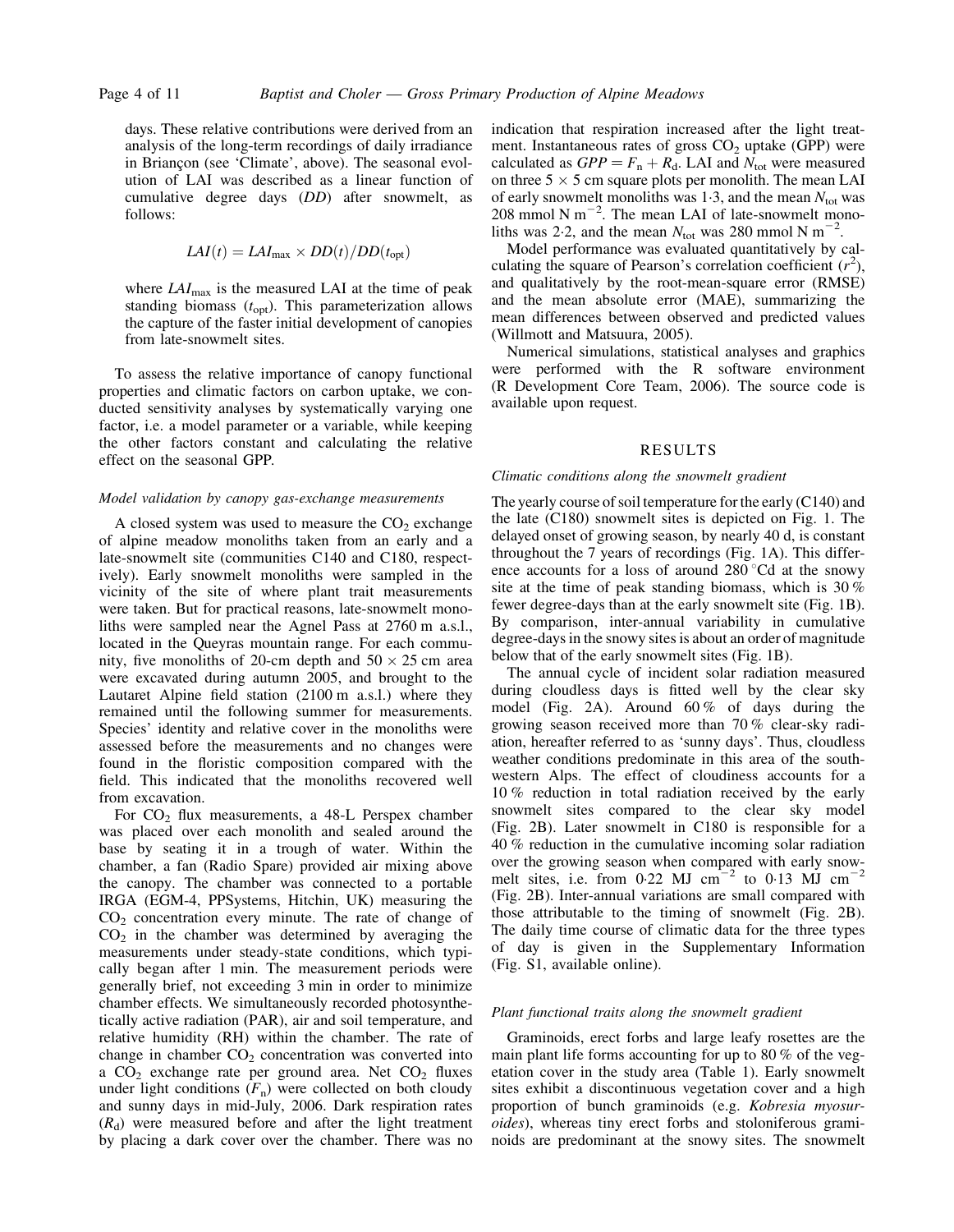$12$ 

**CSM** 

 $C<sub>140</sub>$ 

C180



Number of days elapsed after snowmelt

FIG. 1. (A) Time course of daily mean ( $\pm$  s.e.) soil temperature at 5 cm below ground and (B) cumulative degree-days in early and late-snowmelt sites in the C140 and C180 communities (see Table 1). Data are averaged over the period 1999–2005 and were recorded at two or three different sites depending on the year.

gradient was also characterized by a marked shift in community-aggregated values of leaf traits, with planophilous canopies with a high  $N_{\text{mass}}$  and high SLA at the snowy sites, and erectophilous canopies with low SLA and high  $N<sub>area</sub>$  at the early snowmelt sites (Fig. 3).

Canopies of late-snowmelt sites exhibited larger LAI and greater  $N_{\text{tot}}$  (Table 1). It should be stressed that the range of variation for LAI (from less than 1.0 at the early snowmelt sites to around 2.5 at the mid-part of the gradient) largely exceeded that of  $N_{\text{area}}$ . Therefore, the total nitrogen pool in the canopy,  $N_{\text{tot}} = LAI \times N_{\text{area}}$  is primarily determined by LAI, and to a lesser extent by  $N_{\text{area}}$ .

F<sub>IG</sub>. 2. (A) Time course of daily integrated incoming radiation in 2002 and comparison with a clear sky model (solid line). Broken lines indicate reductions of 20 % and 50 % of the clear sky amount of radiation, i.e. the threshold values chosen for intermediate and cloudy days. The horizontal segment indicates the growing season period. (B) Cumulative radiation during the growing season in the C140 and C180 communities. The clear sky model is shown for comparison. Means  $(\pm$  s.e.) were calculated over the period 1999–2004. Data were recorded at Briançon (1300 m a.s.l.), 30 km from the study site.

## Daily and seasonal gross primary production

Modelled values of instantaneous gross  $CO<sub>2</sub>$  uptake corresponded well with measurements under cloudless and overcast conditions, although there was a slight overestimation for early snowmelt canopies (Fig. 4). Increased carbon fixation under conditions of high diffuse radiation was particularly noteworthy for canopies with high LAI (Fig. 4A). At a PAR of  $1000 \mu \text{mol} \text{ m}^{-2} \text{ s}^{-1}$ , the CO<sub>2</sub> gross uptake of late snowmelt monoliths was 1.5 times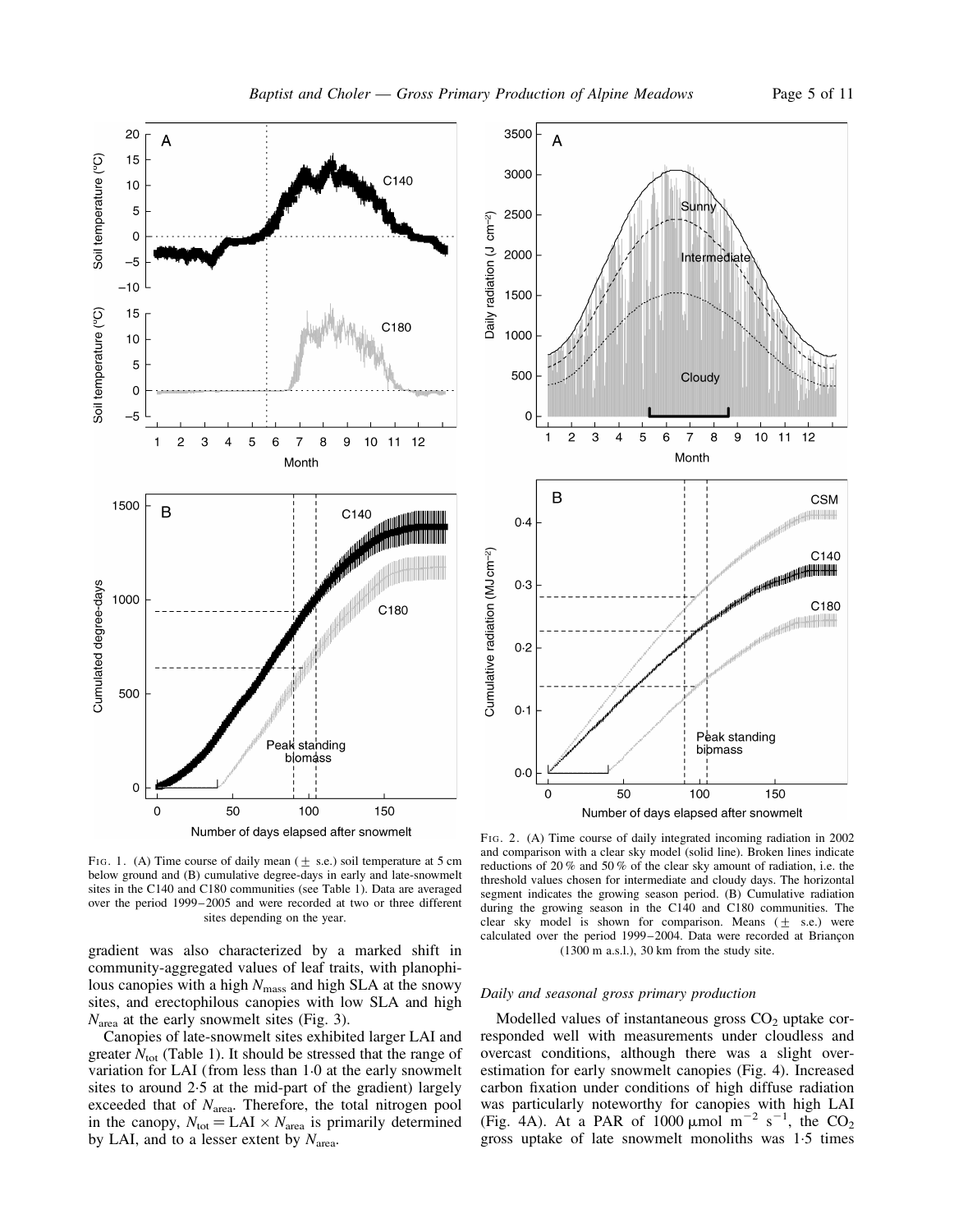| <u>icaj anstroniton moder (see material and methods)</u> |                            |              |              |              |               |              |              |
|----------------------------------------------------------|----------------------------|--------------|--------------|--------------|---------------|--------------|--------------|
|                                                          | Mean snowmelt (Julian day) |              |              |              |               |              |              |
|                                                          | 130                        | 140          | 150          | 160          | 170           | 180          | 190          |
| n                                                        |                            | 9            | 6            | 4            | 9             | 4            | 8            |
| Percentage cover of plant life form                      |                            |              |              |              |               |              |              |
| Bunch graminoids                                         | $59 \pm 1.6$               | $33 + 1.7$   | $18 \pm 0.9$ | $\leq$ 1     | $\leq$ 1      | $\leq$ 1     | $\leq$ 1     |
| Other graminoids                                         | $15 + 1.4$                 | $12 + 0.8$   | $13 + 0.5$   | $28 + 2.5$   | $20 + 1.1$    | $39 + 4.3$   | $48 + 4.8$   |
| Erect forbs                                              | $14 + 0.6$                 | $30 + 1.3$   | $33 + 1.0$   | $36 + 1.6$   | $43 + 2.1$    | $52 + 3.6$   | $52 + 4.8$   |
| Large leafy rosette                                      | $3 + 0.3$                  | $17 + 1.1$   | $17 + 0.9$   | $22 + 3.3$   | $17 + 2.3$    | $4 + 0.5$    | $<$ 1        |
| Leaf eccentricity                                        | 0.5                        | 1.5          | 1.6          | 2.7          | 2.3           | 2.5          | $3-1$        |
| Leaf area index*                                         | $0.8 + 0.09$               | $1.5 + 0.06$ | $2.5 + 0.35$ | $1.2 + 0.10$ | $1.12 + 0.01$ | $2.0 + 0.09$ | $2.4 + 0.18$ |
| $N_{\text{tot}}$ (mmol m <sup>-2</sup> )                 | $133 + 40$                 | $218 + 10.3$ | $356 + 10.2$ | $148 + 6.1$  | $159 + 5.9$   | $257 + 7.4$  | $275 + 16.7$ |
| Above-ground phytomass (g m <sup>-2</sup> )              | $435 + 154$                | $486 + 65$   | $443 + 89$   | $352 + 77$   | $402 + 45$    | $398 + 67$   | $370 + 36$   |

TABLE 1. Features of the seven alpine meadows distributed along the snowmelt gradient. The measurements were made at the time of peak standing biomass at the end of July 2004. The leaf eccentricity was calculated with an ellipsoidal leaf-distribution model (see Material and Methods)

Means  $+$  s.e. are shown.

 $*$ *n* = 3 for LAI.

higher under overcast conditions compared to sunny conditions (Fig. 4A), even though ambient air temperature was around  $5^{\circ}$ C lower (Supplementary Information, Fig. S1).

For sunny and overcast conditions, the daily GPP values for the seven canopies were linearly related to the LAI (Fig. 5). This may be explained by the strong relationship between LAI and  $N_{\text{tot}}$  (see above and Table 1). For a given amount of  $N_{\text{tot}}$ , we simulated the daily carbon uptake for a range of LAI (Fig. 5). For low LAI values, the daily GPP strongly increases with LAI, indicating that light capture is the main limiting factor of carbon uptake. Then, the slight decrease of GPP with LAI may be explained by a decrease in  $N_{\text{mass}}$  due to a 'dilution' effect. The modelled GPP under cloudy skies was lowered by around 10 % compared with cloudless skies, for example 6.5 against 7.3 g  $\overline{C}$  m<sup>-2</sup> d<sup>-1</sup> for C180 canopies (Fig. 4). We found a negligible effect of leaf eccentricity (see Table 1) on this trade-off between light capture – driven by LAI – and  $CO_2$  fixation – driven by  $N_{\text{mass}}$ (data not shown). Finally, it should be noted that for a given  $N_{\text{tot}}$ , alpine canopies operate at a higher LAI than the optimal LAI (Fig. 4).

A sensitivity analysis of the seasonal GPP model was conducted by estimating the effect of a 10 % increase in a factor while keeping all other characteristics constant (Fig. 6A). The simulations were run for a 100-d period (see Material and Methods). A 10 % increase in the length of growing season (corresponding to a shift of 10 d for the snowmelt) had the greatest impact on the seasonal GPP (Fig. 6A). By comparison, a shift to clear sky conditions throughout the season had a weaker effect. Similarly, increased temperature during the whole season did not compensate for 10 d lost in the growing season. LAI and two nitrogen-related factors,  $N_{\text{mass}}$  and  $s_{\text{N}}$ , had a noticeable impact on GPP, but still lower than that of the length of growing season (Fig. 6A). The shift from a uniform to a linearly decreasing nitrogen distribution  $(p_N = 1)$  also had a weaker effect on GPP, roughly similar to the effect of a temperature or an atmospheric  $CO<sub>2</sub>$  increase. Finally, a 10% change in relative humidity,

leaf angle, or physiological parameters related to stomatal conductance changed the GPP by less than 1 %.

The integrated values of GPP over the growing season were around 200 g C m<sup>-2</sup>, except for the plant communities C140 and C150 (Fig. 6B). GPP simulations were also performed without the snow-induced shortening of the growing season. For the late-snowmelt sites, the model predicted a severe reduction in the carbon uptake because of the delayed snowmelt. However, the results indicated that the functional properties of these canopies (greater  $N_{\text{tot}}$ and LAI) largely compensated for this negative impact of a reduced growing season.

# DISCUSSION

Our study emphasizes the interplay between short-term and long-term effects of snow-cover duration on the seasonal carbon uptake of alpine canopies. Short-term effects are driven by the direct influence of snow cover on the seasonal light and temperature regimes, whereas long-term effects correspond to the ecological sorting of species and plant traits along snow-cover gradients. A main result is that the snow-induced reduction in the carbon uptake period is counterbalanced by increased efficiency of carbon gain, which is made possible by the particular leaf trait combination of exploitative strategists that occur at the late-snowmelt sites. To our knowledge, this is the first attempt to determine the complex impact of snow on the seasonal GPP of temperate alpine canopies.

Instantaneous  $CO<sub>2</sub>$  flux measurements under different light conditions are predicted well by our canopy photosynthesis model. We are thus confident that the use of community-aggregated values of the chosen leaf traits is relevant to simulate the carbon uptake at the community level, as hypothesized in previous conceptual work (Diaz and Cabido, 2001). We found that the assimilation rate of the whole canopy (expressed per unit ground area) was of the same magnitude as the leaf assimilation rate (expressed per unit leaf area), which is consistent with other studies (Grabherr and Cernusca, 1977; Diemer, 1994; Tappeiner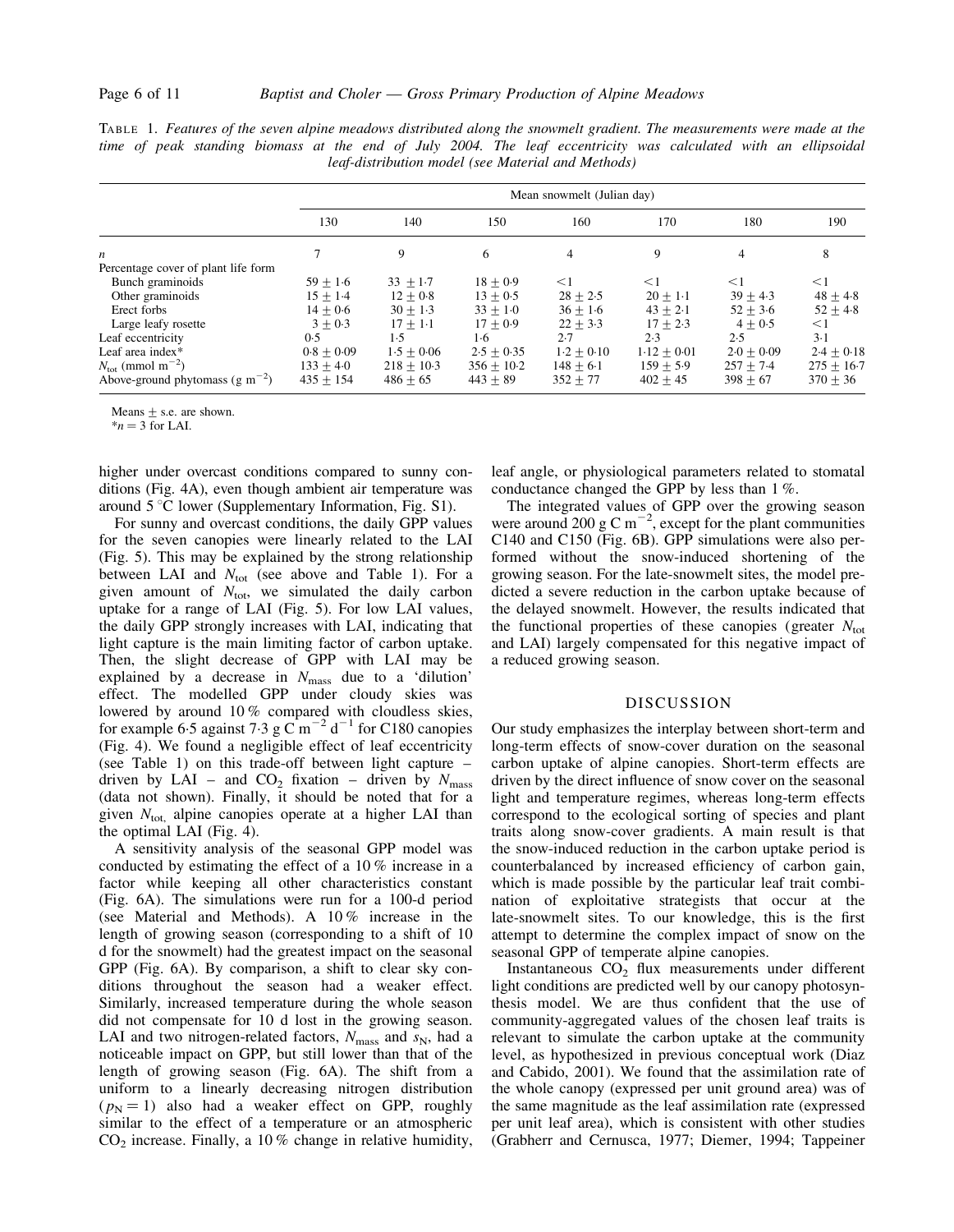

FIG. 3. Relationships between community-aggregated values of (A) leaf nitrogen concentration on a mass basis  $(N_{\text{mass}})$  and mean leaf angle, and (B) leaf nitrogen content on an area basis  $(N<sub>area</sub>)$  and specific leaf area (SLA). Means  $(\pm \text{ s.e.})$  were calculated from 4–9 different plots (see Table 1). The numbers above the squares indicate the mean snowmelt date for each community in Julian days.

and Cernusca, 1998). Compared with the most widely investigated temperate alpine community, i.e. Carex curvula-dominated alpine meadow (Diemer and Körner, 1998), the measured and modelled carbon uptake are higher for canopies of late-snowmelt sites and lower for early snowmelt sites.

Scaling-up from detailed plant physiological studies to ecosystem or regional scales requires taking into account variations in vegetation composition and community structure. Approaches based on a priori classification of plants into functional types have shown some limitations



FIG. 4. Canopy gross  $CO<sub>2</sub>$  uptake for sunny and overcast conditions in mid-July 2006. Closed chamber measurements were performed (A) on monoliths dominated by *Carex foetida* sampled at a late-snowmelt site (C180), and (B) on monoliths dominated by Kobresia myosuroides sampled at an early snowmelt site (C140). The relationships between measured and predicted values are shown in the two insets. Evaluation of the model performance is as follows: (A)  $n = 50$ ,  $r^2 = 0.89$ , RMSE = 0.033, MAE = 0.026; (B)  $n = 46$ ,  $r^2 = 0.95$ , RMSE = 0.025,  $MAE = 0.021$ .

(Naeem and Wright, 2003; Reich et al., 2004). Our study shows how integrating the trait-based approaches of comparative plant ecology with canopy-functioning models addresses this difficulty. However, recent findings suggest that functional diversity, i.e. the distribution and range of trait values in a given plant community, might be another key driver of ecosystem functioning (Naeem and Wright, 2003; Reich et al., 2004). Clearly, a further challenge in ecosystem modeling would be to explicitly incorporate functional diversity effects into biogeochemical models.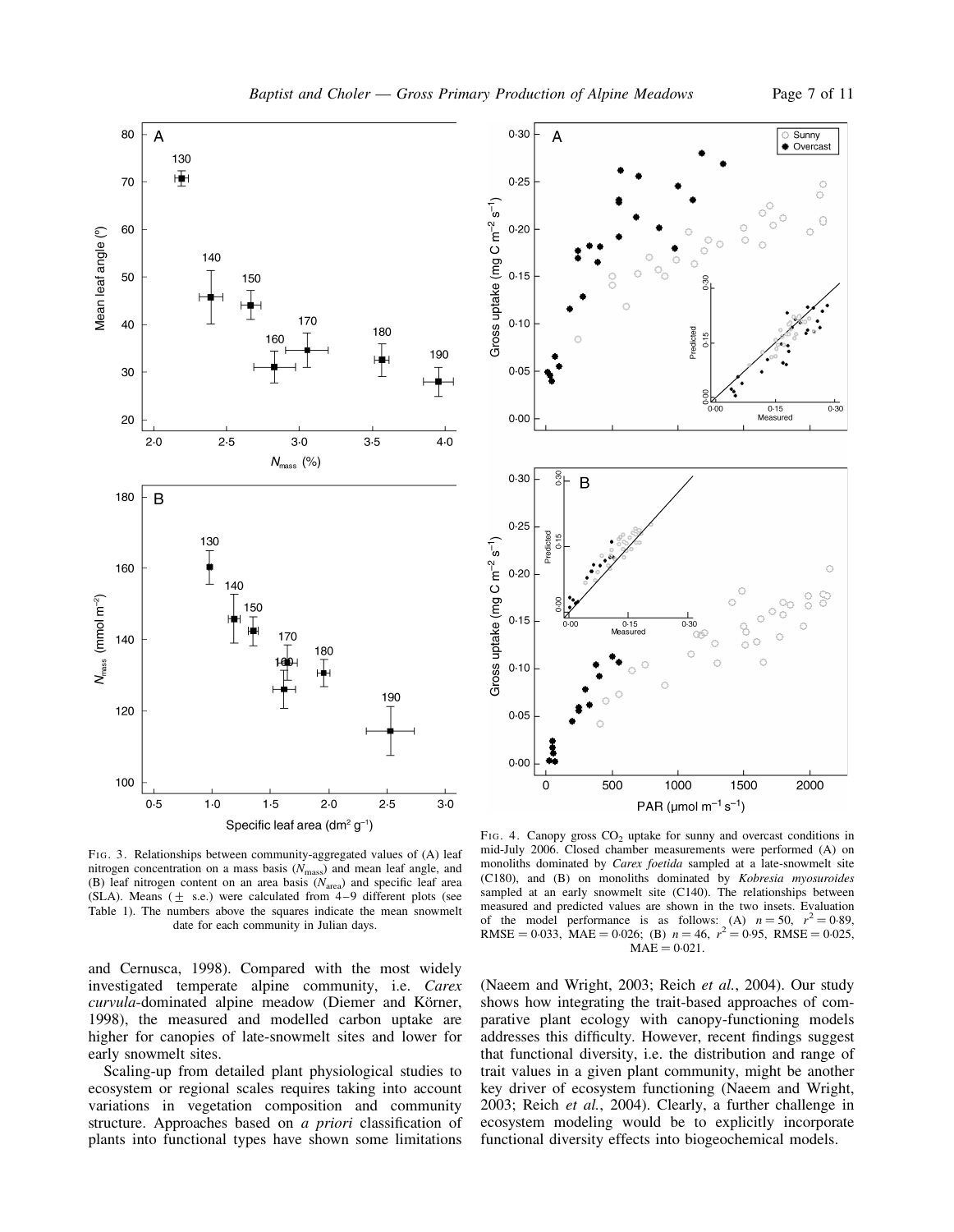



FIG. 5. Daily estimates of GPP (in g C m<sup>-2</sup> ground  $d^{-1}$ ) for (A) sunny and (B) overcast conditions in mid-July as a function of LAI. Simulations were run for a range of canopy nitrogen contents,  $N_{\text{tot}}$  (in mmol N  $m^{-2}$  ground), represented by the lines. The black squares correspond to the GPP estimates obtained with the  $LAI-N<sub>tot</sub>$  combinations of the seven alpine plant communities studied. Numbers above the squares as in Fig. 3.

There are several possible shortcomings when simulating the GPP over the growing season. For example, we considered seasonal variations in incoming radiation and degree-days, excluding the potential impact of changes in soil water content on canopy assimilation. Our continuous measurements of gravimetric soil water content, at 5 cm below ground, did not show significant differences between early and late-snowmelt sites, and only a slight decrease through the growing season (F. Baptist, unpubl. res.). The soils of the study site are deep and the average rainfall between mid-May and mid-August for the three years, 2004–2006, was around 300 mm. These features should ensure enough water is available to plants in the

FIG. 6. (A) Sensitivity analysis of the seasonal GPP model. The relative change in GPP following a 10 % increase in a given factor was calculated as  $(GPP<sub>new</sub> - GPP)/GPP$  where  $GPP<sub>new</sub>$  is the  $GPP$  obtained after changing the factor. Factors for which the relative effect on GPP did not exceed 1 % are not shown. Climatic variables and canopy features are distinguished. LGS is for a 10-day increase of the length of growing season.  $C_a$ , ambient  $CO<sub>2</sub>$  partial pressure;  $p<sub>N</sub>$ , parameter for nitrogen distribution (see Material and Methods);  $s_N$ , slope of the linear relation between  $N_{\text{area}}$  and  $V_{\text{c,max}}$ ;  $N_{\text{min}}$ , minimum leaf nitrogen content;  $\theta_1$ , curvature of the leaf response of electron transport rate to irradiance. (B) Seasonal estimates of GPP (in  $g \text{ C m}^{-2}$ ) for the seven alpine communities studied. For each bar, the grey part accounts for the carbon uptake during the observed length of the growing season, and the white part accounts for the missing carbon uptake due to the delayed snowmelt. Numbers indicate the mean snowmelt date of each community in Julian days.

conditions of low evaporative demand normal for highelevation meadows (Körner, 1999). Moreover, we did not consider all the potential changes in plant functioning over the growing season. For example, the nitrogen content of late-snowmelt canopies is particularly high immediately after their release from snow cover, but then decreases slightly (F. Baptist, unpubl. res.). This may cause an over-estimation of the seasonal GPP at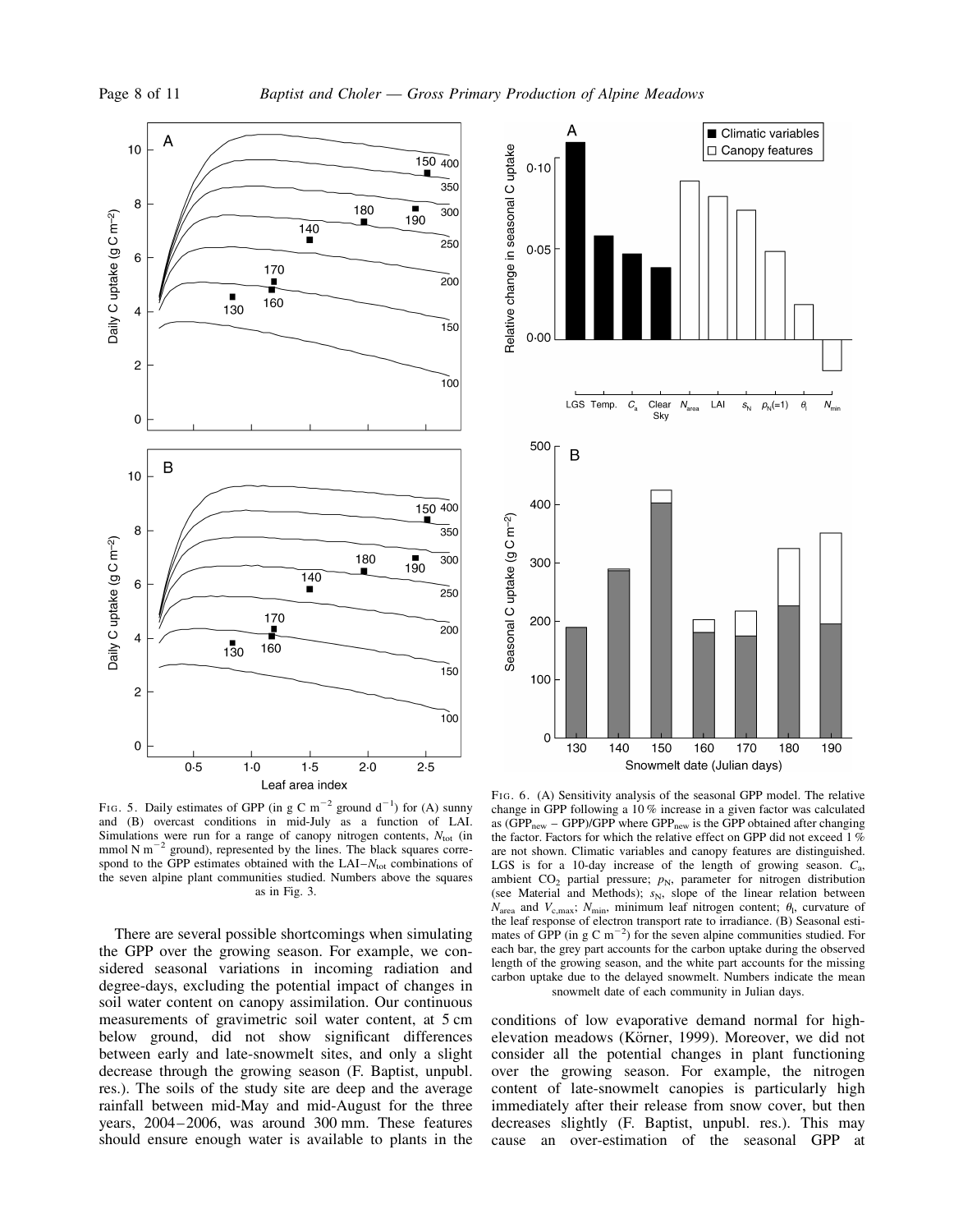late-snowmelt sites. These limitations call for further refinements of the model and, as such, absolute values of the seasonal GPP estimates should be considered with caution. However, these limitations should not distort the conclusions about the relative impact of growing season length vs. canopy functional properties on carbon uptake along the snowmelt gradient.

In our simulations, leaf geometrical properties did not exert a strong influence on GPP. Canopy photosynthesis models, based on the Monsi–Saeki theory, also show that the assimilation rate of canopies with a LAI under 2.5 is largely independent of the extinction coefficient, K (Hirose, 2005). However, our model neglects other potential effects of leaf inclination, for example the effect on night-time frost and possible low-temperature photoinhibition (Germino and Smith, 2001). Presently, we do not have enough empirical data to assess the relative importance of such mechanisms at the canopy level and over the growing season.

The results suggest that the alpine canopies do not operate at their optimal LAI (Fig. 5). It is clear that stand-level properties are not exclusively dependent upon maximizing carbon uptake and that individuals are the units under selection, not canopies (Hirose, 2005). Some theoretical approaches have also highlighted that the optimal LAI is not evolutionary stable if one takes into account competition among individuals (Anten and Hirose, 2001). Perhaps more interestingly, the comparison of canopy functioning along the snowmelt gradient might call for a more detailed investigation of the optimal LAI– N relationships for different lengths of growing season.

As reported in other studies (De Pury and Farquhar, 1997; Gu et al., 2002), the sun–shade model allows a more realistic treatment of the difference in the canopy photosynthetic response to direct and diffuse radiation. Increased carbon uptake under diffuse radiation has already been reported (Roderick et al., 2001). The deep-shaded leaf fraction within vegetation canopies is strongly reduced on cloudy days compared to cloudless days as a result of the increased diffuse fraction of incoming radiation. Furthermore, at noon there is a lower probability that canopy photosynthetic saturation will occur under overcast conditions compared to sunny conditions (Gu et al., 2002).

The results support the view that the traits of exploitative strategists (especially the high leaf  $N_{\text{mass}}$ , the rapid growth of photosynthetic organs) should permit the constraint of a shortened carbon-uptake period to be overcome. However, both conservative and exploitative strategies are known to be adaptive under severe limitation of the carbon uptake period (Kikuzawa and Kudo, 1995). Obviously, the exploitative strategy is strongly dependent upon sufficient soil nutrient availability. The late-snowmelt sites that were investigated benefit from a pulse of inorganic nitrogen at the time of snowmelt, as compared to early snowmelt sites (F. Baptist, unpubl. res.; see Supplementary Information online). These results are also consistent with other comparisons along snowmelt gradients (Bowman et al., 1993; Fisk et al., 1998; Jaeger et al., 1999). It is therefore likely that in the late-snowmelt sites that were studied, this nutrient pulse at the onset of growing season allowed a rapid expansion of photosynthetic tissues, which ensured efficient light capture and carbon fixation.

## Conclusions

For cold ecosystems, the carbon-uptake period is primarily determined by the snow-cover duration. Here, we have demonstrated that the snow-induced changes in the length of growing season had the highest impact on the seasonal GPP. Our study is among the first ones to integrate the functional trait approach with instantaneous measurements and integrated estimates of ecosystem functioning. This approach is particularly promising because continuous recordings of  $CO<sub>2</sub>$  fluxes have been shown to be technically difficult in alpine environments with strong bioclimatic gradients.

Climatic change in will affect snow regimes in temperate mountains (Keller et al., 2005; Euskirchen et al., 2006). Increased temperature and reduced snow precipitation may be responsible for earlier snowmelt. But the phenological responses of alpine species to a lengthening growing season are still hard to predict (Starr et al., 2000; Wipf et al., 2006; Bjork and Molau, 2007). One might predict a small impact on carbon uptake if plant communities are dominated by periodic species, i.e. species with a fixed, genetically controlled growing period (Sorenson, 1941). Conversely, the short-term consequences for ecosystem productivity would be stronger if aperiodic species, i.e. species able to extend their vegetative growth, are dominatant. Future studies should address these issues for a better estimate of seasonal GPP in alpine meadows in response to global climate change.

# SUPPLEMENTARY INFORMATION

Supplementary material is available online at http://aob. oxfordjournals.org/ and consists of the following figures and tables. Figure S1: the daily course of temperature, relative humidity and photosynthetically active radiation for sunny, intermediate and cloudy days in May–August. Figure S2: Relationship between the maximum rate of carboxylation  $(V_{c,max})$  and the leaf nitrogen content per unit area  $(N<sub>area</sub>)$ . Figure S3: daily uptake of nitrate and ammonium by a resin bag inserted at 5 cm below ground in the C140, C160 and C180 communities. Table S1: list of constants, parameters and lumped variables used in the model. Table S2: list of the main equations of the model.

## ACKNOWLEDGEMENTS

The authors would like to acknowledge S. Aubert, K. Charra-Vascou, C. Flahault and G. Girard, who assisted in the field and the laboratory. We are indebted to M. Robson and F. Quétier for discussions and comments on an earlier version of this manuscript. Logistical support was provided by the Station Alpine J. Fourier of Grenoble. This work was supported by the University of Grenoble and by the Centre National de la Recherche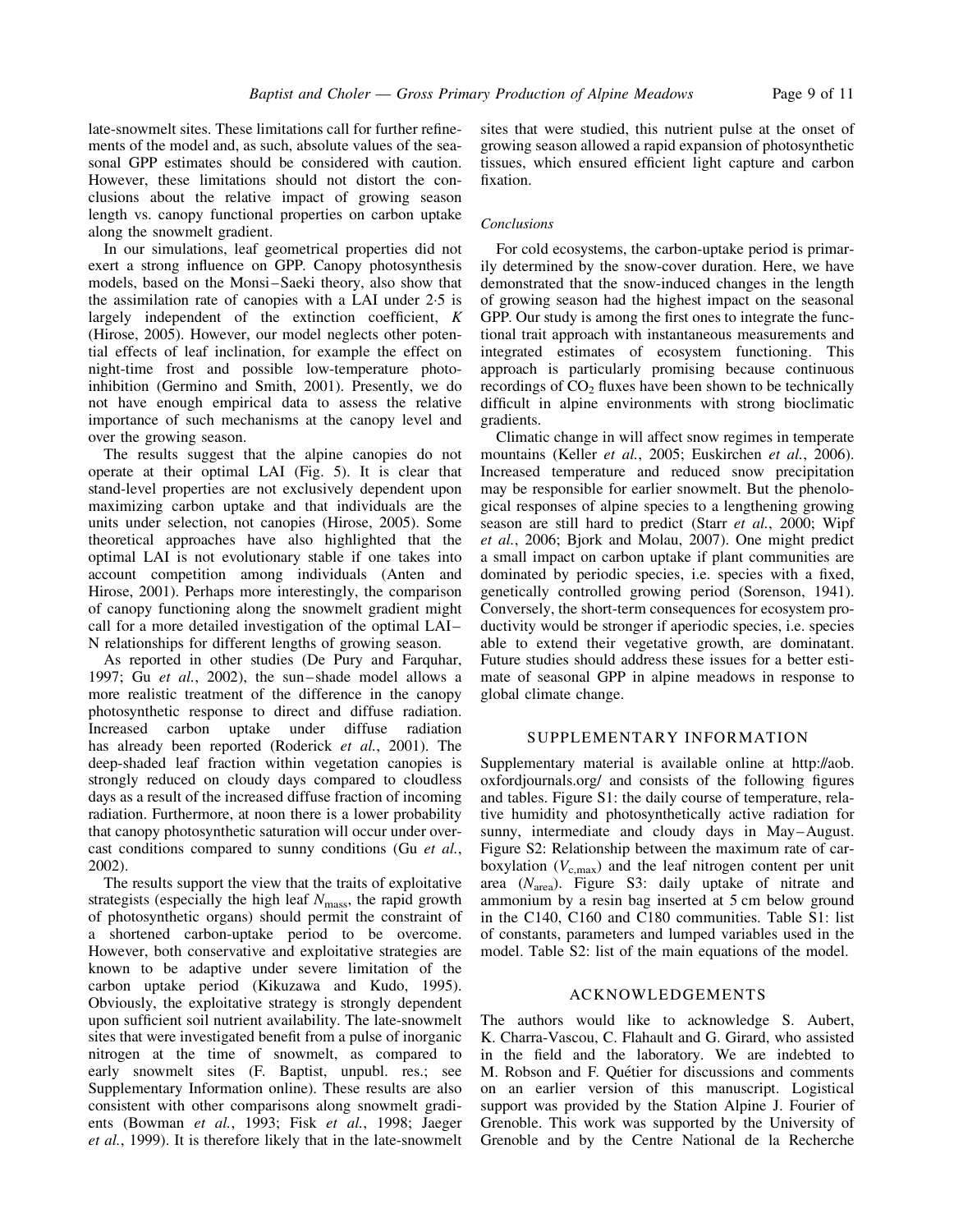Scientifique (CNRS). F. Baptist received a Ph.D. grant from the French Ministère de l'Education Nationale, de l'Enseignement Supérieur et de la Recherche.

#### LITERATURE CITED

- Anten NPR. 2005. Optimal photosynthetic characteristics of individual plants in vegetation stands and implications for species coexistence. Annals of Botany 95: 495–506.
- Anten NPR, Hirose T. 2001. Limitations on photosynthesis of competing individuals in stands and the consequences for canopy structure. Oecologia 129: 186–196.
- Anten NPR, Schieving F, Werger MJA. 1995. Patterns of light and nitrogen distribution in relation to whole canopy carbon gain in C3 and C4 mono- and dicotyledonous species. Oecologia 101: 504-513.
- Arora VK, Boer GJ. 2005. A parameterization of leaf phenology for the terrestrial ecosystem component of climate models. Global Change  $Bioloev 11: 39–59.$
- Ball JT, Woodrow IE, Berry JA. 1987. A model predicting stomatal conductance and its contribution to the control of photosynthesis under different environmental conditions. In: Biggens J. ed. Progress in photosynthesis research. The Netherlands: Martinus Nijhoff Publishers.
- Bjork RG, Molau U. 2007. Ecology of alpine snowbeds and the impact of global change. Arctic Antarctic and Alpine Research 39: 34–43.
- Bowman WD, Theodose TA, Schardt JC, Conant RT. 1993. Constraints of nutrient avaibility on primary production in two alpine communities. Ecology 74: 2085–2097.
- Brooks PD, Schmidt SK, Williams MW. 1997. Winter production of  $CO<sub>2</sub>$ and  $N<sub>2</sub>O$  from alpine tundra: environmental controls and relationship to inter-system C and N fluxes. Oecologia 110: 403–413.
- von Caemmerer S, Farquhar GD. 1981. Some relatoinships between the biochemistry of photosynthesis and the gas exchange of leaves. Planta 153: 376–387.
- Campbell GS. 1990. Derivation of an angle density function for canopies with ellipsoidal leaf angle distributions. Agricultural and Forest Meteorology 49: 173–176.
- Campbell JL, Mitchell MJ, Groffman PM, Christenson LM, Hardy JP. 2005. Winter in northeastern North America: a critical period for ecological processes. Frontiers in Ecology and the Environment 3: 314–322.
- Cernusca A. 1989. Struktur und Funktion von Graslandökosystemen im Nationalpark Hohe tauern. Veröffenentlichungen des Österreich MaB-Hochgebirgsprogramms Hohe Tauern. Innsbruck: Österreich Akademische Wiss and Wagner.
- Cernusca A, Bahn M, Chemini C, Graber W, Siegwolf R, Tappeiner U, Tenhunen J. 1998. ECOMONT: a combined approach of field measurements and process-based modelling for assessing effects of land-use changes in mountain landscapes. Ecological Modelling 113: 167–178.
- Chapin FS III, Bret-Harte MS, Hobbie SE, Zhong H. 1996. Plant functional types as predictors of transcient responses of arctic vegetation to global change. Journal of Vegetation Science 7: 693–702.
- Choler P. 2005. Consistent shifts in Alpine plant traits along a mesotopographical gradient. Arctic Antarctic and Alpine Research 37: 444–453.
- Churkina G, Schimel D, Braswell BH, Xiao XM. 2005. Spatial analysis of growing season length control over net ecosystem exchange. Global Change Biology 11: 1777–1787.
- Cornelissen JHC, Perez Harguindeguy N, Diaz S, Grime JP, Marzano B, Cabido M, Vendramini F, Cerabolini B. 1999. Leaf structure and defence control litter decomposition rate across species and life forms in regional floras on two continents. New Phytologist 143: 191–200.
- Cornelissen JHC, Lavorel S, Garnier E, Diaz S, Buchmann N, Gurvich DE, et al. 2003. A handbook of protocols for standardised and easy measurement of plant functional traits worldwide. Australian Journal of Botany 51: 335–380.
- De Pury DGG, Farquhar GD. 1997. Simple scaling of photosynthesis from leaves to canopies without the errors of big-leaf models. Plant, Cell and Environment 20: 537–557.
- Diaz S, Cabido M. 2001. Vive la difference: plant functional diversity matters to ecosystem processes. Trends in Ecology and Evolution 16: 646–655.
- Diemer M, Körner C. 1998. Transient enhancement of carbon uptake in an alpine grassland ecosystem under elevated CO2. Arctic and Alpine Research 30: 381–387.
- Diemer MW. 1994. Mid-season gas exchange of an alpine grassland under elevated CO2. Oecologia 98: 429–435.
- Epstein HE, Chapin FS, Walker MD, Starfield AM. 2001. Analyzing the functional type concept in arctic plants using a dynamic vegetation model.  $Qikos$  95: 239–252.
- Euskirchen ES, McGuire AD, Kicklighter DW, Zhuang Q, Clein JS, Dargaville RJ, et al. 2006. Importance of recent shifts in soil thermal dynamics on growing season length, productivity, and carbon sequestration in terrestrial high-latitude ecosystems. Global Change Biology 12: 731–750.
- Farquhar GD, Von Caemmerer S, Berry JA. 1980. A biochemical model of photosynthetic  $CO<sub>2</sub>$  assimilation in leaves of C3 species. Planta 149: 341–347.
- Fisk MC, Schmidt SK, Seastedt TR. 1998. Topographic patterns of above- and belowground production and nitrogen cycling in Alpine tundra. Ecology 79: 2253–2266.
- Friend AD. 2001. Modelling canopy CO2 fluxes: are 'big-leaf' simplifications justified? Global Ecology and Biogeography 10: 603-619.
- Garnier E, Cortez J, Billes G, Navas ML, Roumet C, Debussche M, et al. 2004. Plant functional markers capture ecosystem properties during secondary succession. Ecology 85: 2630–2637.
- Germino MJ, Smith WK. 2001. Relative importance of microhabitat, plant form and photosynthetic physiology to carbon gain in two alpine herbs. Functional Ecology 15: 243–251.
- Grabherr G, Cernusca A. 1997. Influence of radiation, wind, and temperature on the  $CO<sub>2</sub>$  gas exchange of the Alpine dwarf shrub community Loiseleurietum cetrarietosum. Photosynthetica 11: 22–28.
- Grant RF, Oechel WC, Ping CL. 2003. Modelling carbon balances of coastal arctic tundra under changing climate. Global Change Biology 9: 16–36.
- Grime JP. 1998. Benefits of plant diversity to ecosystems: immediate, filter and founder effects. Journal of Ecology 86: 902–910.
- Gu LH, Baldocchi D, Verma SB, Black TA, Vesala T, Falge EM, Dowty PR. 2002. Advantages of diffuse radiation for terrestrial ecosystem productivity. Journal of Geophysical Research Atmospheres 107: D6, 4050, doi:10.1029/2001JD001242.
- Hammerle A, Haslwanter A, Schmitt M, Bahn M, Tappeiner U, Cernusca A, Wohlfahrt G. 2007. Eddy covariance measurements of carbon dioxide, latent and sensible energy fluxes above a meadow on a mountain slope. Boundary Layer Meteorology 122: 397–416.
- Harley PC, Tenhunen JD. 1991. Modeling the photosynthetic response of C3 leaves to envionmental factors. In: Boote KJ, Loomis RS. eds. Modelling crop photosynthesis – from biochemistry to canopy. Madison: Crop Science Society of America, 17–39.
- Hikosaka K, Hirose T. 1997. Leaf angle as a strategy for light competition: optimal and evolutionarily stable light-extinction coefficient within a leaf canopy. Ecoscience 4: 501-507.
- Hirose T. 2005. Development of the Monsi–Saeki theory on canopy structure and function. Annals of Botany 95: 483–494.
- Hobbie SE, Schimel JP, Trumbore SE, Randerson JR. 2000. Controls over carbon storage and turnover in high-latitude soils. Global Change Biology 6 Suppl. 1: 196–210.
- Jaeger CH, Monson RK, Fisk MC, Schmidt SK. 1999. Seasonal partitioning of nitrogen by plants and soil microorganisms in an alpine ecosystem. Ecology 80: 1883–1891.
- Jones HG, Pomeroy JW, Walker DA, Hoham RW. 2000. Snow ecology: an interdisciplinary examination of snow-covered ecosystems. Cambridge: Cambridge University Press.
- Keller F, Goyette S, Beniston M. 2005. Sensitivity analysis of snow cover to climate change scenarios and their impact on plant habitats in alpine terrain. Climatic Change 72: 299–319.
- Kikuzawa K, Kudo G. 1995. Effects on the length of the snow-free period on leaf longevity in alpine shrubs: a cost–benefit model. Oikos 73: 98–104.
- Komarkova V, Webber PJ. 1978. An alpine vegetation map of Niwot Ridge, Colorado. Arctic and Alpine Research 1: 1–29.